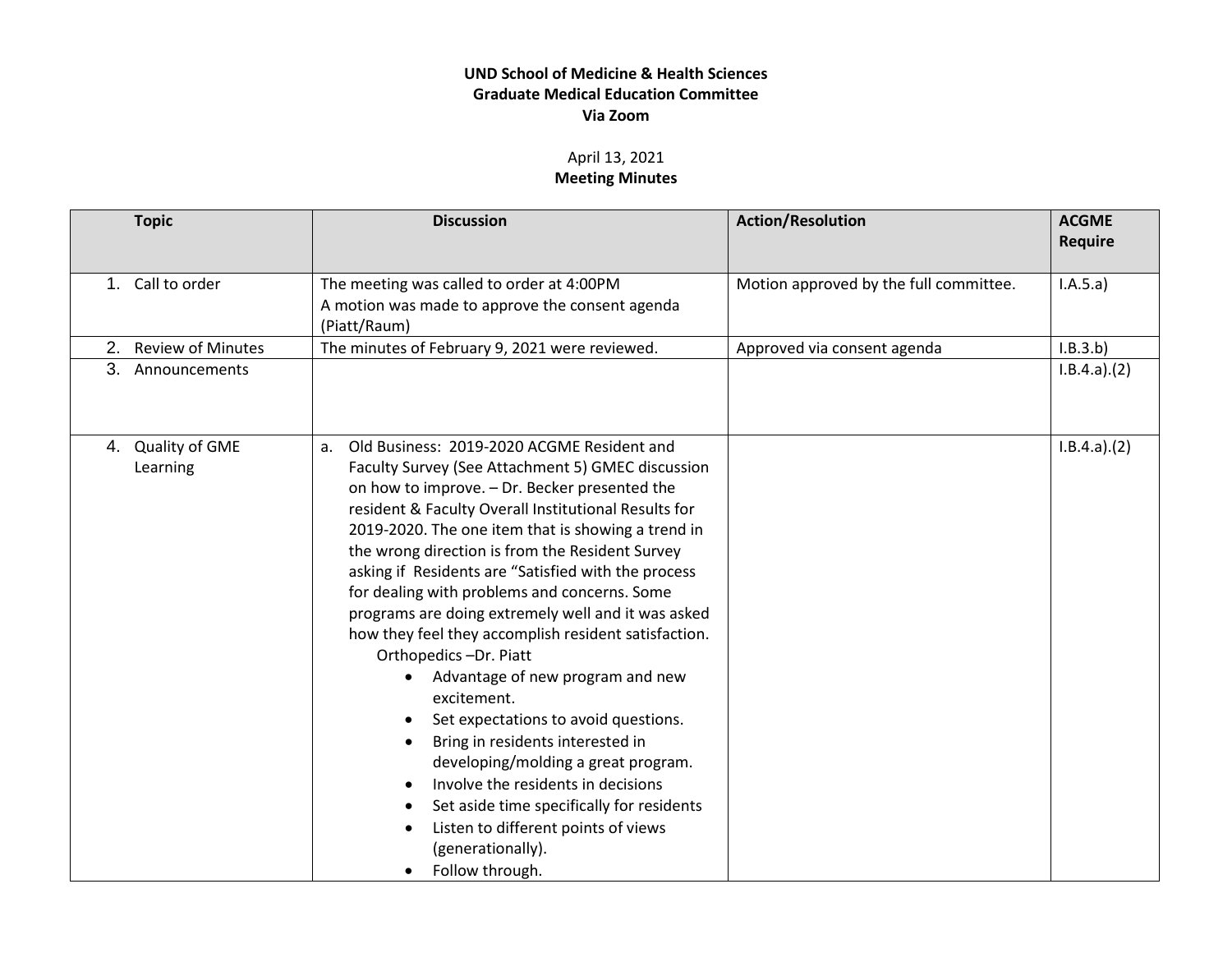| Stipends and position<br>5.              | • Sarah doing great job.<br>Dr. Staggers - Ortho resident<br>• Voices heard.<br>Meeting with Dr. Piatt important<br>Transparency in program.<br>$\bullet$<br>Dr. Matera - Ortho resident<br>• Culture of respect<br>Transparency<br>$\bullet$<br>Transitional - Dr. Alberto - left for patient care.<br>Dr. Bjella, TY Resident<br>• Size of program small<br>Culture of feedback - from initial<br>interviews. Continues with regular<br>scheduled meetings<br>Internal Medicine- Dr. Raum<br>Started prior to Dr. Raum tenure by Dr.<br>$\bullet$<br>Theige as PD.<br>Dr. Campbell - IM Resident<br>Dedicated meetings with PD<br>$\bullet$<br>Frequent communication<br>$\bullet$<br>Always available during clinic<br>$\bullet$<br>Transparent about change and the<br>$\bullet$<br>process of change.<br>b. Check in with resident/fellow committee members -<br>No concerns brought forward to the GMEC. |                                                                     | I.B.4.b)(2) |
|------------------------------------------|----------------------------------------------------------------------------------------------------------------------------------------------------------------------------------------------------------------------------------------------------------------------------------------------------------------------------------------------------------------------------------------------------------------------------------------------------------------------------------------------------------------------------------------------------------------------------------------------------------------------------------------------------------------------------------------------------------------------------------------------------------------------------------------------------------------------------------------------------------------------------------------------------------------|---------------------------------------------------------------------|-------------|
| allocation review and<br>recommendations |                                                                                                                                                                                                                                                                                                                                                                                                                                                                                                                                                                                                                                                                                                                                                                                                                                                                                                                |                                                                     |             |
| 6. Communication with<br><b>GMEC</b>     | Reminder: Mandatory orientations for new<br>a.<br>residents/fellows to occur for UND on Friday, June<br>18, 2021 via Zoom, and Sanford's is June 21-23,<br>2021.                                                                                                                                                                                                                                                                                                                                                                                                                                                                                                                                                                                                                                                                                                                                               | 6a. approved via consent agenda.<br>6b. approved via consent agenda |             |
|                                          | Health insurance coverage for residents/fellows will<br>b.<br>continue through the end of the month of                                                                                                                                                                                                                                                                                                                                                                                                                                                                                                                                                                                                                                                                                                                                                                                                         |                                                                     |             |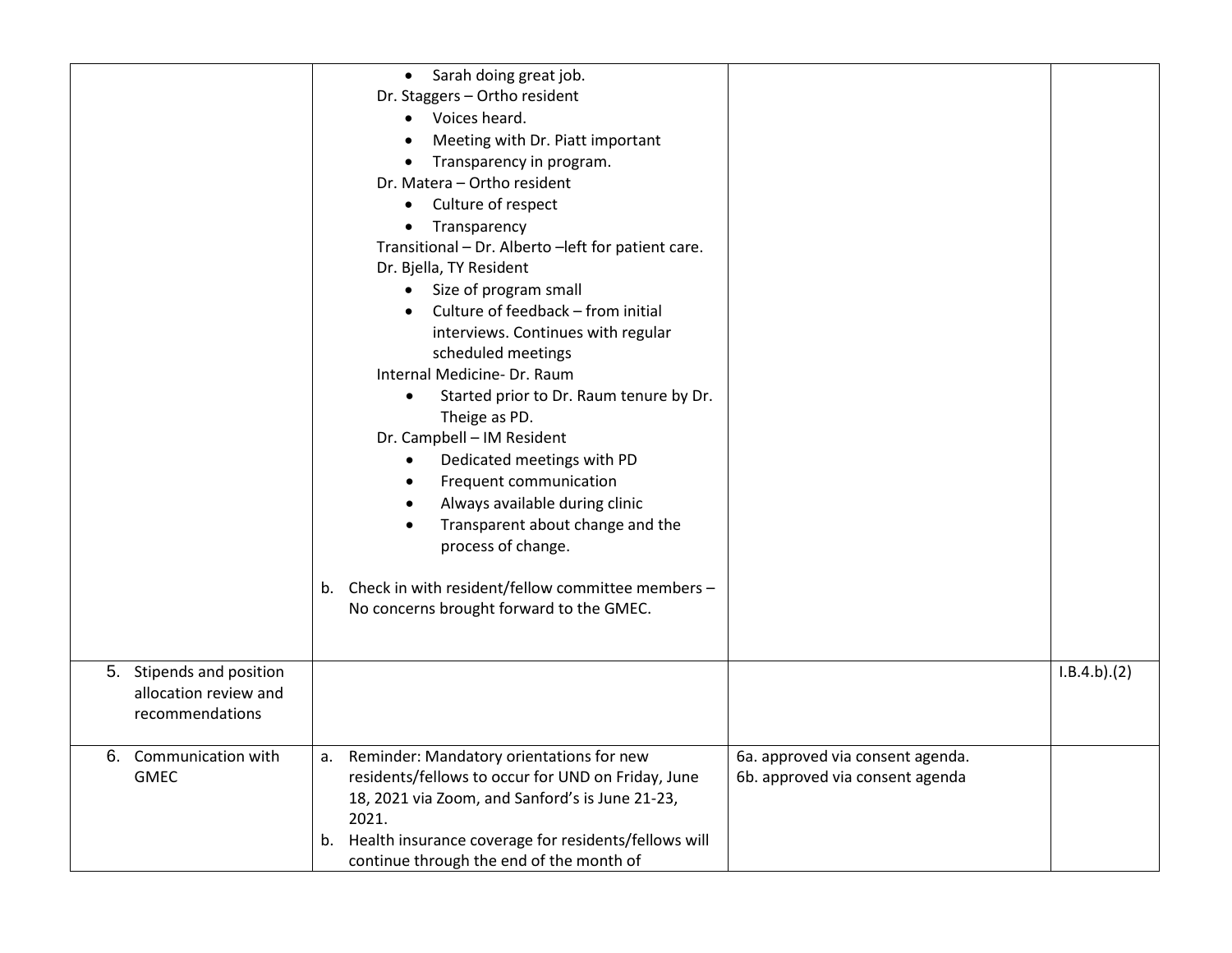|    |                                                                                                                                                                           |                | termination.                                                                                                                                                                                                                                                                                                                                                                                                                                                                                                                                                                                                                                                                                                                                                                                                                                                                                                                                                                                                                                                                                                  |                                                                                                                                                                                                                                                                                                                                                                                                                                            |             |
|----|---------------------------------------------------------------------------------------------------------------------------------------------------------------------------|----------------|---------------------------------------------------------------------------------------------------------------------------------------------------------------------------------------------------------------------------------------------------------------------------------------------------------------------------------------------------------------------------------------------------------------------------------------------------------------------------------------------------------------------------------------------------------------------------------------------------------------------------------------------------------------------------------------------------------------------------------------------------------------------------------------------------------------------------------------------------------------------------------------------------------------------------------------------------------------------------------------------------------------------------------------------------------------------------------------------------------------|--------------------------------------------------------------------------------------------------------------------------------------------------------------------------------------------------------------------------------------------------------------------------------------------------------------------------------------------------------------------------------------------------------------------------------------------|-------------|
|    | 7. Resident duty hours                                                                                                                                                    | a.             | MedHub Duty Hours Institutional Summary: January<br>and February 2021 (See Attachment 2). Dr. Becker<br>submitted current institutional work hours<br>summaries.                                                                                                                                                                                                                                                                                                                                                                                                                                                                                                                                                                                                                                                                                                                                                                                                                                                                                                                                              | 7a. approved via consent agenda                                                                                                                                                                                                                                                                                                                                                                                                            | III.B.5     |
|    | 8. Curriculum and<br>Evaluation                                                                                                                                           |                |                                                                                                                                                                                                                                                                                                                                                                                                                                                                                                                                                                                                                                                                                                                                                                                                                                                                                                                                                                                                                                                                                                               |                                                                                                                                                                                                                                                                                                                                                                                                                                            | I.B.4.a)(4) |
| 9. | Oversight of program<br>accreditation: Review of<br>accreditation letters,<br>monitoring of action<br>plans for correction of<br>citations and areas of<br>noncompliance. | a.<br>c.<br>d. | 2/6/21 ACGME LON-Family Medicine (Bismarck)-<br>Continued Accreditation effective 1/27/21. No<br>citations or areas for improvement/concerning<br>trends.<br>b. 2/6/21 ACGME LON-Family Medicine (Hettinger)-<br>Continued Accreditation effective 1/27/21. No<br>citations or areas for improvement/concerning<br>trends.<br>2/12/21 ACGME LON-Internal Medicine-Continued<br>Accreditation effective 1/22/21. The Review<br>Committee commended the program for its<br>demonstrated substantial compliance with the<br>ACGME's Program Requirements and/or Institutional<br>Requirements without any new citations.<br>2/12/21 ACGME LON-Geriatric Medicine-Continued<br>Accreditation effective 1/22/21. The Review<br>Committee commended the program for its<br>demonstrated substantial compliance with the<br>ACGME's Program Requirements and/or Institutional<br>Requirements without any new citations.<br>e. 2/22/21 ACGME LON-Institution Continued<br>Accreditation effective 1/12/21. The Review<br>Committee commended the institution for its<br>demonstrated substantial compliance with the | 9a-j approved via consent agenda<br>9o. Family Medicine - Fargo<br>90 a). A motion was made that Dr.<br>Lunde does not have to return to<br>report on 2020 ACGME LON<br>(Hostetter/Piatt).<br>The full committee passed the motion.<br>90 b). A motion made that Dr. Lunde<br>not be required to report on the 2021<br><b>ACGME LON. (Hostetter/Olson)</b><br>The full committee passed the motion.<br>Congratulations to Family Medicine. | I.A.3.      |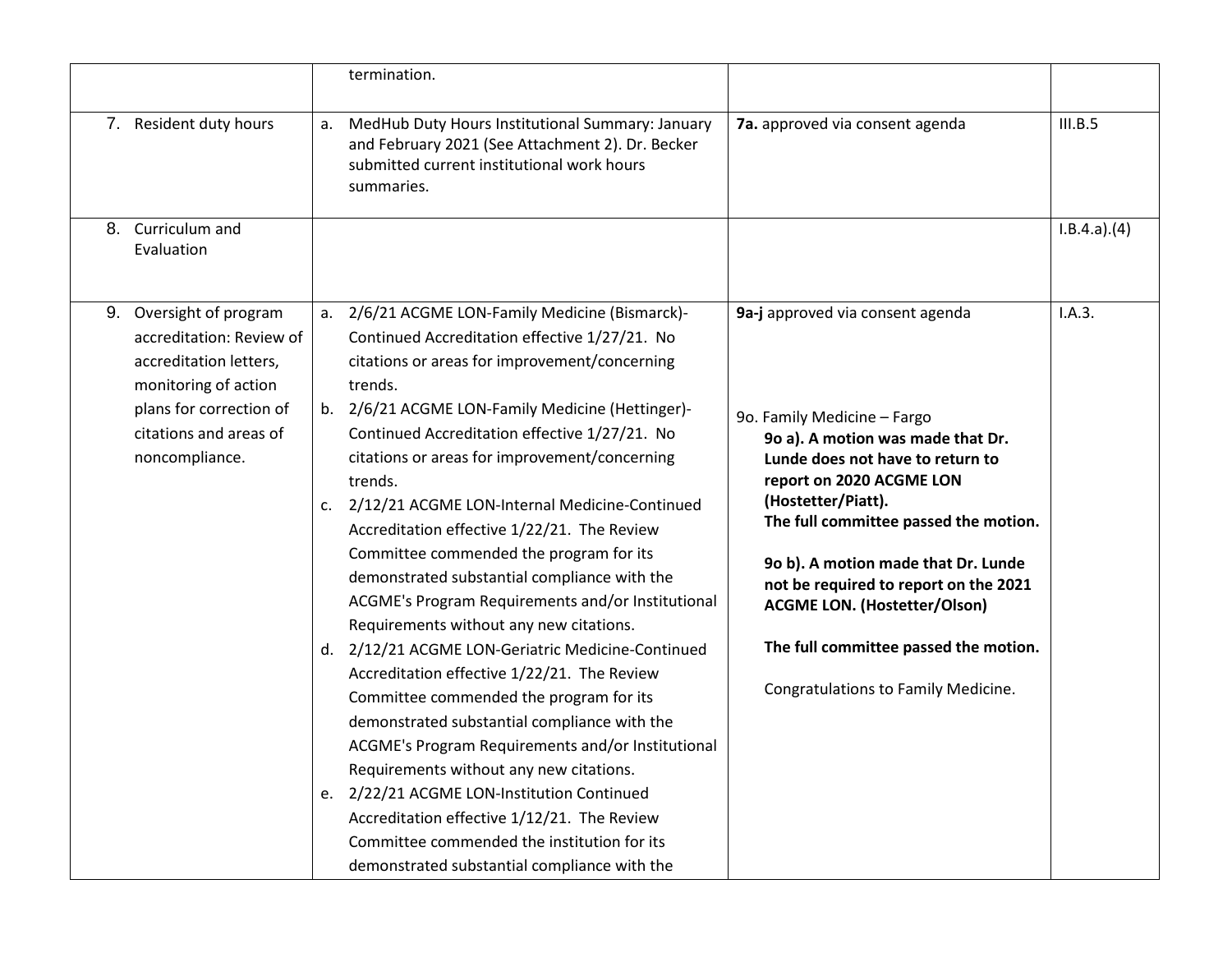| ACGME's Institutional Requirements without any                        |
|-----------------------------------------------------------------------|
| new citations. Duty hours citation resolved.                          |
| 3/4/21 ACGME LON-Hematology and medical<br>f.                         |
| oncology. Initial accreditation effective 1/22/21.                    |
| Maximum number of fellows: 6.                                         |
| Approximate date of site visit 1/1/23.                                |
| 3/5/21 ACGME LON-Orthopedic Surgery. ACGME<br>g.                      |
| site visit scheduled for 5/5/21.                                      |
| h. 3/11/21 ACGME LON-Family Medicine (Fargo). Dr.                     |
| Lara Lunde approved as the Program Director,                          |
| effective February 9, 2021.                                           |
| 3/11/21 ACGME LON-Family Medicine (Minot). Dr.<br>i.                  |
| Peter Sandroni approved as the Program Director,                      |
| effective July 1, 2021.                                               |
| 3/11/21 ACGME LON-Family Medicine (Williston).<br>$\mathbf{L}$        |
| Dr. Peter Sandroni approved as the Program                            |
| Director, effective July 1, 2021.                                     |
| Monitoring of 11/20/20 ACGME LON Neurology - Dr.<br>k.                |
| Lou reported on the Neurology letter of notification                  |
| to the committee                                                      |
| a. Objectives will be updated. 8 of 18 complete.                      |
| b. Milestones - Dr. Theige invited to meet with the                   |
| group to discuss milestone education.                                 |
| c. Dr. Lou will report updates during the next<br>quarter.            |
|                                                                       |
| Monitoring of 3/8/21 ACGME LON Surgery- Dr.                           |
| Johnson (See Attachment 4) Dr. Johnson reported on                    |
| the surgery LON Survey from last spring.                              |
| a. Faculty/Staff inquiry/interest in teaching-                        |
| Robust faculty feedback. Faculty not getting                          |
| feedback from program to include letter w/                            |
| statistics. Log procedures.<br>b. Conference attendance - set minimum |
| standards.                                                            |
|                                                                       |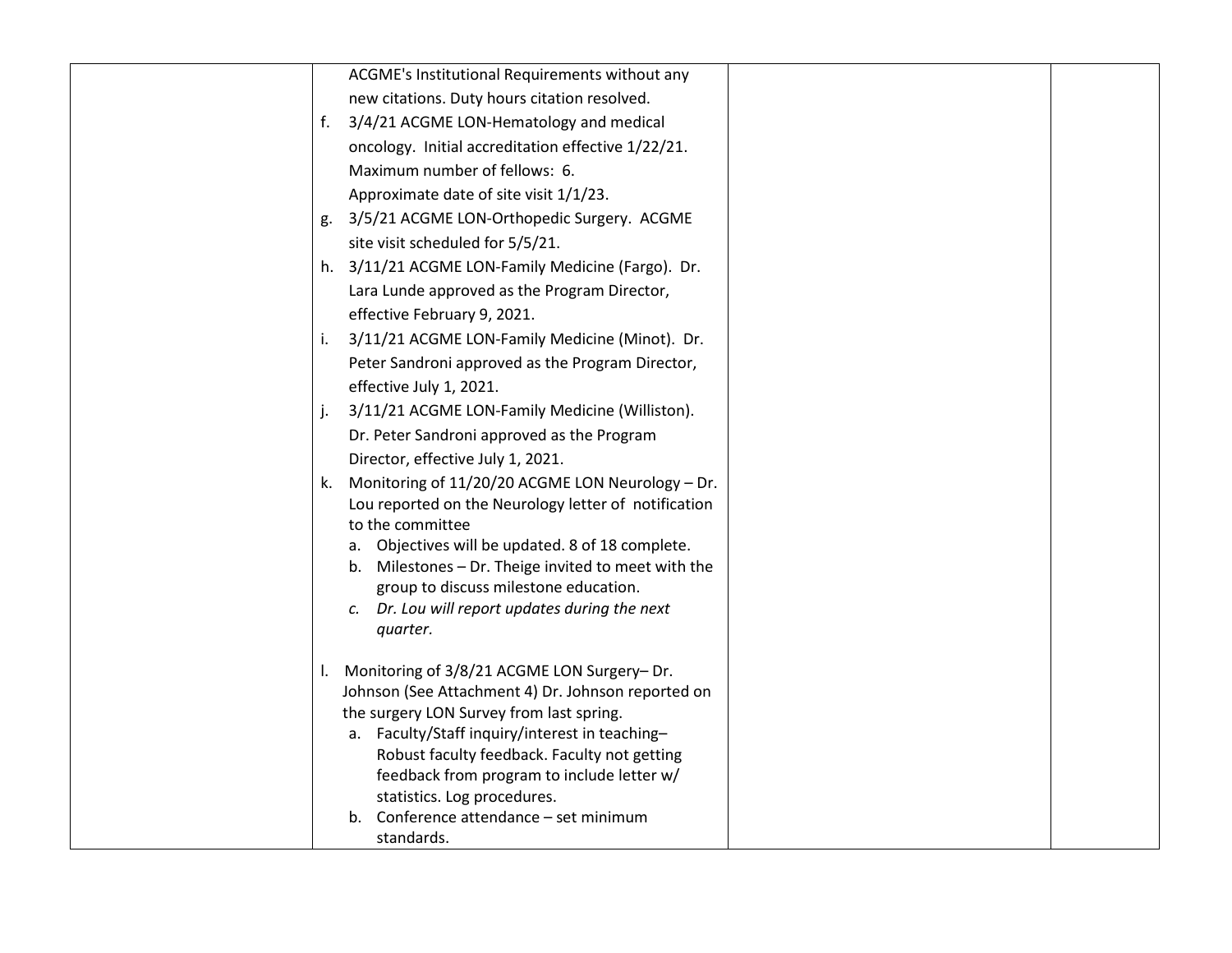|          | c. Grand Rounds - changed structure to get better   |  |
|----------|-----------------------------------------------------|--|
|          | attendance of faculty.                              |  |
|          | d. Simple APP - smart phone app to evaluate         |  |
|          | performance by faculty or resident. Requires        |  |
|          | some sharing of data. Legal reviewing.              |  |
|          | e. Dr. Johnson will return when the next survey     |  |
|          | reports.                                            |  |
|          | Monitoring of 3/5/21 ACGME LON Family               |  |
|          |                                                     |  |
|          | Medicine(Minot) Dr. Sandroni reported on updates in |  |
|          | response to the ACGME LON:                          |  |
| m. Minot |                                                     |  |
|          | a. Patient population age less than 10. Update      |  |
|          | provided. New employee to track metrics.            |  |
|          | b. New Citations - high turnover of PDs. Dr.        |  |
|          | Sandroni committed to role.                         |  |
|          | c. Annual eval of faculty - Formal faculty          |  |
|          | evaluating. Working with Dr. Beal re: survey.       |  |
|          | d. Environment - Labor and delivery rotation did    |  |
|          | not seem like a welcome rotation by nurses on       |  |
|          | the unit. Meeting with leadership at Trinity to     |  |
|          | discuss.                                            |  |
|          | Evaluations and feedback for rotation.              |  |
|          |                                                     |  |
|          | d. Dr. Sandroni will report updates during the next |  |
|          | quarter.                                            |  |
|          | n. Monitoring of 3/8/21 ACGME LON Family Medicine   |  |
|          | (Williston) Dr. Sandroni reported on updates in     |  |
|          | response to the ACGME LON:                          |  |
|          | Williston $-$                                       |  |
|          |                                                     |  |
| a.       | New Citations - high turnover of PDs. Dr.           |  |
|          | Sandroni committed to role.                         |  |
|          | b. Annual eval of faculty - Formal faculty          |  |
|          | evaluating. Working with Dr. Beal re: survey        |  |
|          | c. Faculty practicing OB - Dec Dr. Tuma joined      |  |
|          | program and will meet requirement.                  |  |
|          | d. Dr. Sandroni will report updates during the next |  |
|          | quarter.                                            |  |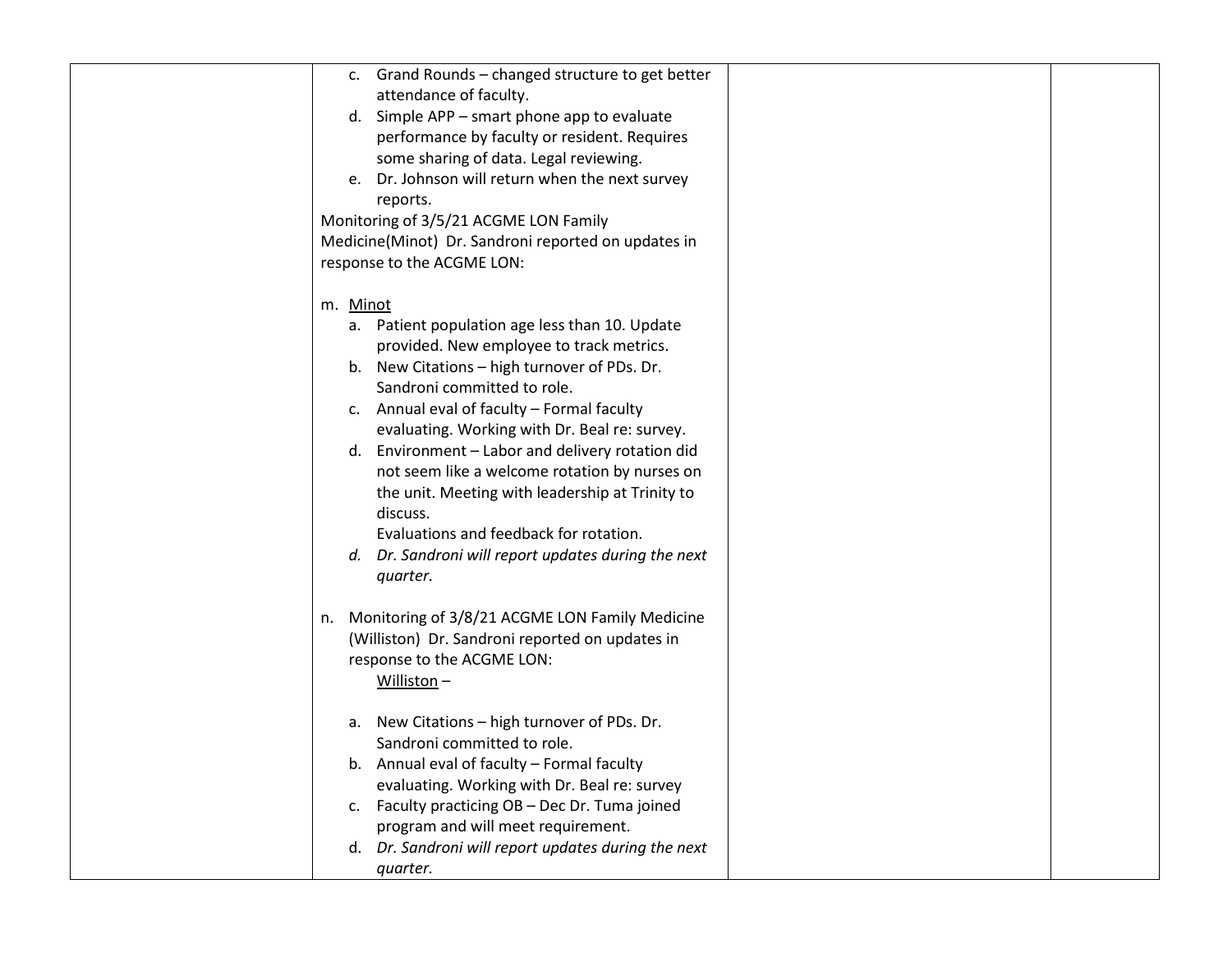|                             | o. Monitoring of 2020 and 3/2/21 Family Medicine<br>(Fargo) ACGME LON - Dr. Lunde (Report<br>forthcoming)<br>a. New letter (April 02) gives continued<br>accreditation. All previous citations resolved.<br>Listed trending areas. Program will work on the<br>trending areas to avoid a citation.<br>b. 2021 ACGME LON<br>Concerning trend - Telehealth visits must be<br>tracked and built on during face to face<br>encounters. |             |
|-----------------------------|------------------------------------------------------------------------------------------------------------------------------------------------------------------------------------------------------------------------------------------------------------------------------------------------------------------------------------------------------------------------------------------------------------------------------------|-------------|
|                             |                                                                                                                                                                                                                                                                                                                                                                                                                                    |             |
| 10. Institutional           |                                                                                                                                                                                                                                                                                                                                                                                                                                    | I.B.4.b)(6) |
| Accreditation               |                                                                                                                                                                                                                                                                                                                                                                                                                                    |             |
|                             |                                                                                                                                                                                                                                                                                                                                                                                                                                    |             |
| 11. Annual Institutional    |                                                                                                                                                                                                                                                                                                                                                                                                                                    |             |
| Review                      |                                                                                                                                                                                                                                                                                                                                                                                                                                    |             |
| 12. Oversight of programs   |                                                                                                                                                                                                                                                                                                                                                                                                                                    |             |
| changes                     |                                                                                                                                                                                                                                                                                                                                                                                                                                    |             |
|                             |                                                                                                                                                                                                                                                                                                                                                                                                                                    |             |
| 13. Establishment of Policy | a. Follow up to January 2021 GMEC discussion                                                                                                                                                                                                                                                                                                                                                                                       | I.B.4.b)(1) |
| and Procedures              | regarding social media training for                                                                                                                                                                                                                                                                                                                                                                                                |             |
|                             | residents/fellows- Dr. Schmitz reported on his                                                                                                                                                                                                                                                                                                                                                                                     |             |
|                             | findings. Dr. Schmitz took the AMA module on                                                                                                                                                                                                                                                                                                                                                                                       |             |
|                             | Privacy and Confidentiality. All PG1 residents                                                                                                                                                                                                                                                                                                                                                                                     |             |
|                             | complete this module.                                                                                                                                                                                                                                                                                                                                                                                                              |             |
|                             | b. All UND employees and residents complete a HIPAA                                                                                                                                                                                                                                                                                                                                                                                |             |
|                             | module annually.                                                                                                                                                                                                                                                                                                                                                                                                                   |             |
|                             | c. Programs should use their judgment on completion                                                                                                                                                                                                                                                                                                                                                                                |             |
|                             | of training.                                                                                                                                                                                                                                                                                                                                                                                                                       |             |
|                             | a. Consider hypothetical scenarios re: HIPAA                                                                                                                                                                                                                                                                                                                                                                                       |             |
|                             | and social media.                                                                                                                                                                                                                                                                                                                                                                                                                  |             |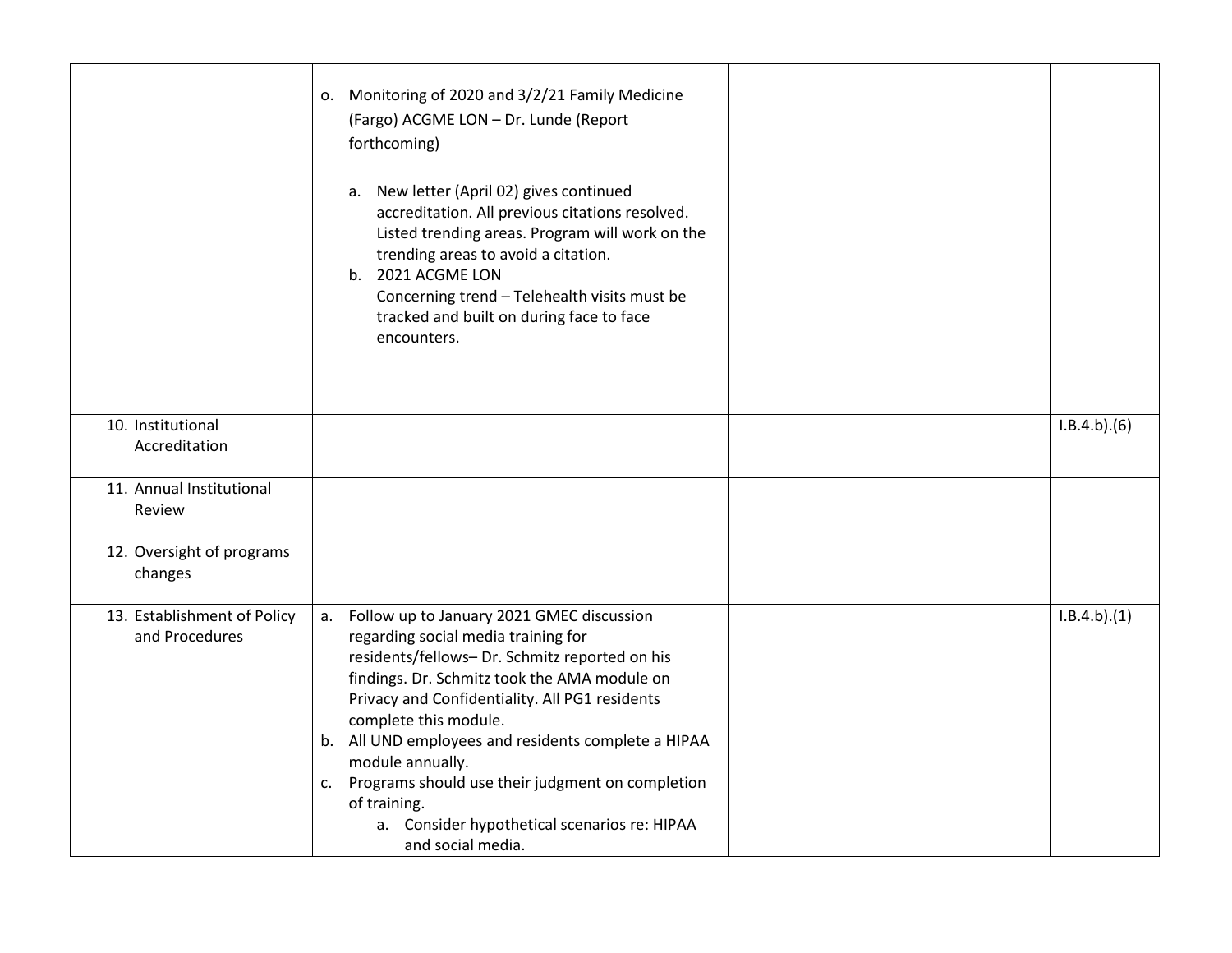|                                             | b. If anyone needs help or collaboration, please<br>contact Dr. Schmitz.                                                                                           |       |
|---------------------------------------------|--------------------------------------------------------------------------------------------------------------------------------------------------------------------|-------|
| 14. Oversight of reductions<br>and closures |                                                                                                                                                                    | IV.N. |
| 15. Vendor interactions                     |                                                                                                                                                                    | IV.K  |
| Adjournment                                 |                                                                                                                                                                    |       |
| Future meeting<br>schedules                 | 2020-2021 Academic Year Meeting dates VIA ZOOM<br>4:00-5:00PM GMEC<br>5:00-5:30PM Institutional Resident Forum (Residents<br>ONLY)<br>May 11, 2021<br>June 8, 2021 |       |

Minutes taken by Kristi Hofer, GME

| <b>Voting Members - Fargo/or Grand Forks sites</b> |                               | <b>JUL</b> | <b>AUG</b> | <b>SEP</b> | <b>OCT</b> | <b>NOV</b> | <b>DEC</b> | <b>JAN</b>                | <b>FEB</b> | <b>MAR</b> | <b>APR</b>                | <b>MAY</b> | <b>JUN</b> |
|----------------------------------------------------|-------------------------------|------------|------------|------------|------------|------------|------------|---------------------------|------------|------------|---------------------------|------------|------------|
| Kim Becker, DIO                                    | DIO.                          |            | х          | x          | X          |            |            | X                         | X          |            | X                         |            |            |
| David Theige, MD                                   | Quality<br>Improvement/Safety |            |            | X          |            |            |            |                           | X          |            | $\times$                  |            |            |
|                                                    | Officer Sanford               |            |            |            |            |            |            |                           |            |            |                           |            |            |
| Jennifer Raum, MD, IM                              | Program Director              |            | X          |            | X          |            |            | $\times$                  | X          |            | $\times$                  |            |            |
| Robert Olson, MD, Psych                            | Program Director              |            | x          | X          | X          |            |            | $\boldsymbol{\mathsf{X}}$ | X          |            | X                         |            |            |
| Neville Alberto, MD, TY Year                       | Program Director              |            | X          | X          | Χ          |            |            | $\boldsymbol{\mathsf{X}}$ |            |            | X                         |            |            |
| Stefan Johnson, MD, Surgery                        | Program Director              |            |            |            | X          |            |            | $\boldsymbol{\mathsf{X}}$ |            |            | $\boldsymbol{\mathsf{X}}$ |            |            |
| Jason Myrmoe, MD, Family Med-Fargo                 | Program Director              |            |            | x          | X          |            |            | $\boldsymbol{\mathsf{X}}$ |            |            |                           |            |            |
| Lara Lunde, MD Family Med-Fargo                    | Program Director              |            |            |            |            |            |            |                           | X          |            | $\boldsymbol{\mathsf{X}}$ |            |            |
| <b>Bruce Piatt, MD, Orthopedics</b>                | Program Director              |            |            | Χ          | X          |            |            | $\boldsymbol{\mathsf{X}}$ | X          |            | $\boldsymbol{\mathsf{X}}$ |            |            |
| Donald Jurivich, MD, Geriatrics                    | Program Director              |            |            | Χ          |            |            |            | $\boldsymbol{\mathsf{X}}$ | X          |            |                           |            |            |
| Fellowship                                         |                               |            |            |            |            |            |            |                           |            |            |                           |            |            |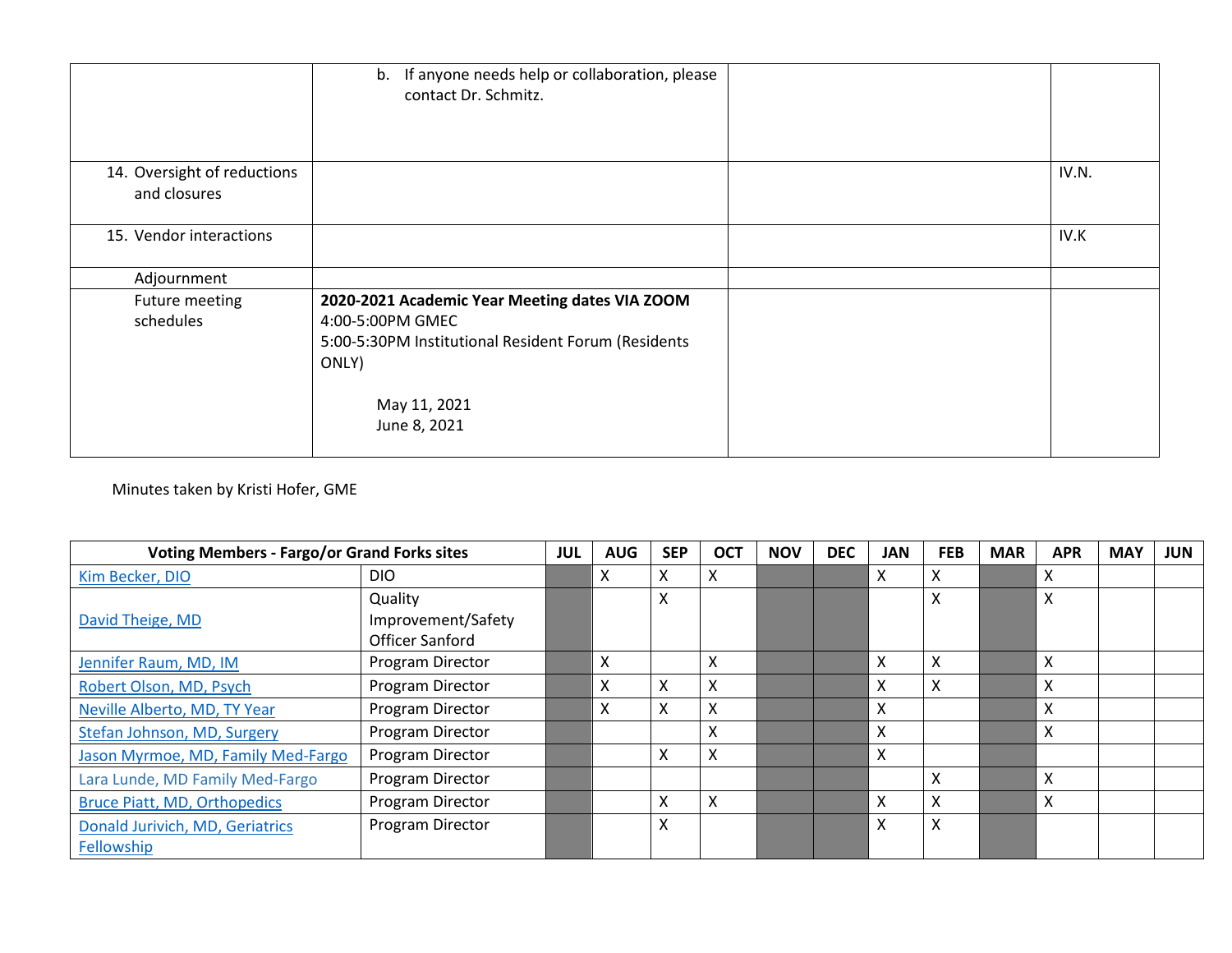| Sadiah Khan, MD, MD, Psych        | Resident member                       |                           |                           | $\boldsymbol{\mathsf{X}}$ | $\pmb{\mathsf{X}}$ | $\mathsf{x}$       | $\boldsymbol{\mathsf{X}}$ |  |
|-----------------------------------|---------------------------------------|---------------------------|---------------------------|---------------------------|--------------------|--------------------|---------------------------|--|
| Jennifer Twing, MD, Psych         | Alternate<br>representative           |                           |                           |                           |                    |                    |                           |  |
| Jessie Bjella, MD, R1, TY Year    | Resident member                       | $\boldsymbol{\mathsf{X}}$ | $\mathsf{x}$              |                           |                    | $\pmb{\times}$     | $\boldsymbol{X}$          |  |
| Zachary Hemann, MD, R1, TY Year   | Alternate Resident<br>member          |                           |                           |                           | $\mathsf{X}$       |                    |                           |  |
| Spencer Campbell, MD, R3, IM      | Resident member                       | $\pmb{\times}$            | $\mathsf{x}$              | $\boldsymbol{\mathsf{X}}$ | X                  | X                  | $\boldsymbol{\mathsf{X}}$ |  |
| Umama Zareen, MD, R2, IM          | Alternate Resident<br>member          | $\mathsf{x}$              |                           |                           |                    |                    |                           |  |
| Dustin Nowotny, MD, R4, Surgery   | Resident member                       | $\mathsf{x}$              |                           |                           | $\mathsf{X}$       |                    | $\boldsymbol{\mathsf{X}}$ |  |
| Max Hansen, MD, R4, Surgery       | Alternate Resident<br>member          |                           |                           |                           |                    |                    |                           |  |
| Michael Seaman, MD, Fmed Fargo    | Resident member                       | $\pmb{\mathsf{X}}$        |                           |                           |                    | $\pmb{\mathsf{X}}$ |                           |  |
| Katrina Foster, MD, Fmed Fargo    | Alternate Resident<br>member          |                           |                           |                           |                    |                    | $\mathsf{x}$              |  |
| Carol Johnson, MD, Geriatrics     | Geriatrics fellow                     |                           |                           |                           |                    |                    |                           |  |
| Anjandeep Hara, MD, Geriatrics    | <b>Alternate Geriatrics</b><br>fellow |                           |                           |                           |                    |                    |                           |  |
| Rucker Staggers, MD, MD,          | Resident member                       | $\mathsf{x}$              | $\mathsf{x}$              |                           |                    | $\mathsf{x}$       | $\pmb{\times}$            |  |
| <b>Orthopedics</b>                |                                       |                           |                           |                           |                    |                    |                           |  |
| Julia Matera, MD, Orthopedics     | Alternate Resident<br>member          |                           |                           | $\mathsf{x}$              |                    |                    | $\mathsf{x}$              |  |
| <b>Voting Members - Minot</b>     |                                       |                           |                           |                           |                    |                    |                           |  |
| Peter Sandroni, MD, FM            | Program Director                      | X                         |                           | $\mathsf{x}$              | X                  | X                  | $\mathsf{X}$              |  |
|                                   |                                       |                           |                           |                           |                    |                    |                           |  |
| Sohaib Hussaini, MD, R2, FM       | <b>Resident member</b>                | $\mathsf{X}$              | Χ                         | $\mathsf{x}$              |                    | X                  |                           |  |
| Priya Vora, MD, R1, FM            | Alternate Resident<br>member          | $\pmb{\mathsf{X}}$        |                           |                           |                    |                    |                           |  |
| <b>Voting Members - Williston</b> |                                       |                           |                           |                           |                    |                    |                           |  |
| Peter Sandroni, MD, FM            | Program Director                      | $\boldsymbol{\mathsf{X}}$ | $\boldsymbol{\mathsf{X}}$ | $\mathsf X$               |                    | $\mathsf{X}$       | $\pmb{\mathsf{X}}$        |  |
| Afaq Shariff, MD, R3 FM           | Resident member                       |                           |                           |                           | X                  |                    | $\pmb{\times}$            |  |
| Amit Babra, MD, R2, FM            | Alternate Resident<br>member          |                           |                           |                           | $\mathsf{X}$       |                    |                           |  |
| <b>Voting Members - Bismarck</b>  |                                       |                           |                           |                           |                    |                    |                           |  |
| Jeff Hostetter, MD, FM            | Program Director                      | X                         |                           | $\pmb{\times}$            |                    | X                  | Χ                         |  |
| Nicole Careen, MD, R3, FM         | Resident member                       | $\pmb{\mathsf{X}}$        |                           | $\pmb{\mathsf{X}}$        | $\pmb{\mathsf{X}}$ |                    | $\mathsf{\chi}$           |  |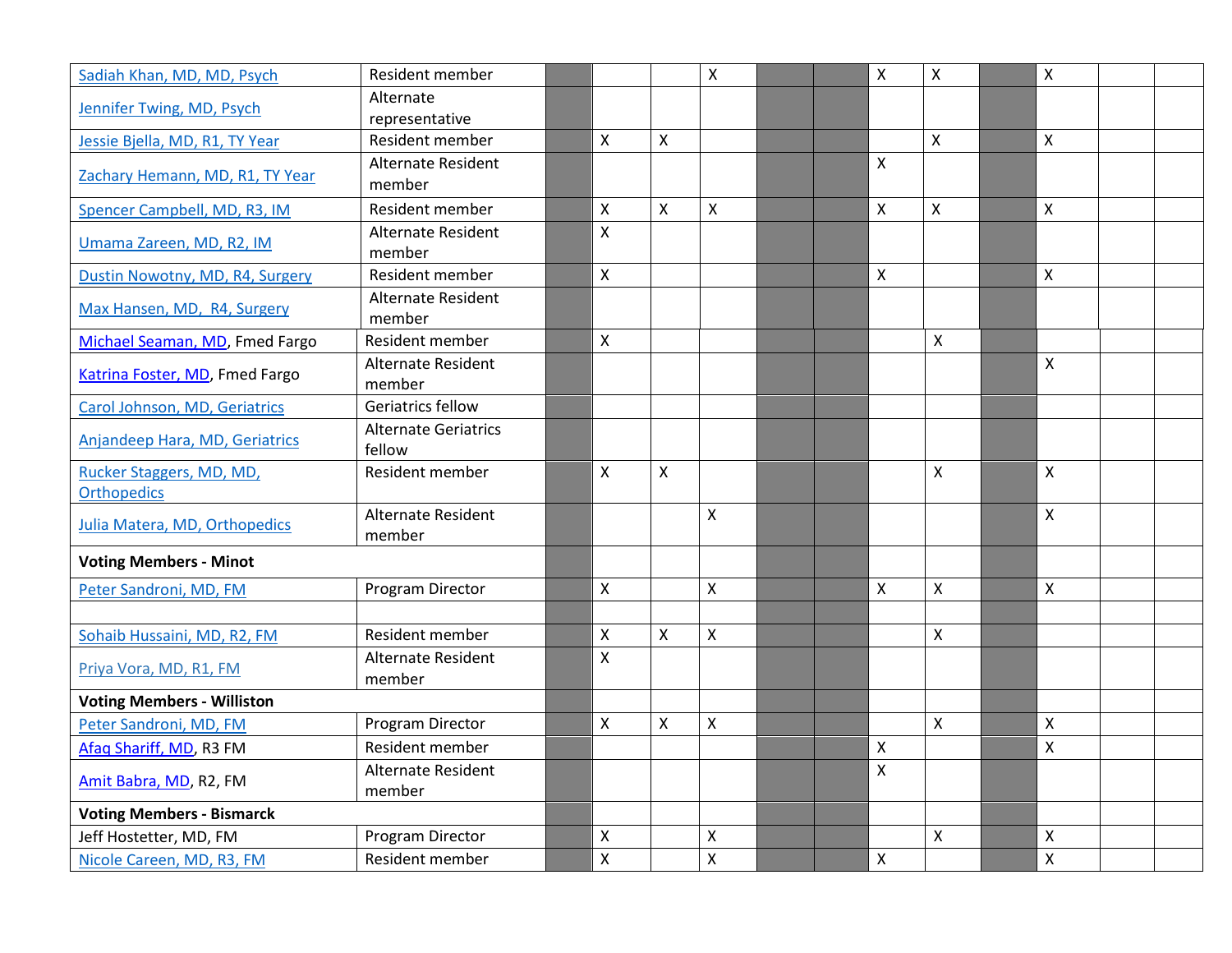| Travis Anderson, MD, R3, FM                       | <b>Alternate Resident</b>     |            | X                         | Χ                  | $\boldsymbol{\mathsf{X}}$ |            |            | $\mathsf{X}$              | $\mathsf{x}$       |            |                           |            |            |
|---------------------------------------------------|-------------------------------|------------|---------------------------|--------------------|---------------------------|------------|------------|---------------------------|--------------------|------------|---------------------------|------------|------------|
|                                                   | member                        |            |                           |                    |                           |            |            |                           |                    |            |                           |            |            |
| <b>Voting Members - Hettinger</b>                 |                               |            |                           |                    |                           |            |            |                           |                    |            |                           |            |            |
| Jeff Hostetter, MD, FM                            | Program Director              |            |                           | X                  | $\boldsymbol{\mathsf{X}}$ |            |            |                           | $\mathsf{X}$       |            |                           |            |            |
| Janak Patel, MD, FM                               | Resident representative       |            |                           | $\mathsf{x}$       |                           |            |            | $\boldsymbol{\mathsf{X}}$ |                    |            |                           |            |            |
| Michael Luckow, MD, FM                            | <b>Alternate Resident</b>     |            |                           |                    |                           |            |            |                           |                    |            |                           |            |            |
|                                                   | member                        |            |                           |                    |                           |            |            |                           |                    |            |                           |            |            |
|                                                   |                               |            |                           |                    |                           |            |            |                           |                    |            |                           |            |            |
| <b>Advisory Members</b>                           |                               | <b>JUL</b> | <b>AUG</b>                | <b>SEP</b>         | <b>OCT</b>                | <b>NOV</b> | <b>DEC</b> | <b>JAN</b>                | <b>FEB</b>         | <b>MAR</b> | <b>APR</b>                | <b>MAY</b> | <b>JUN</b> |
| * (Assoc/Asst PD become voting when PD is Absent) |                               |            |                           |                    |                           |            |            |                           |                    |            |                           |            |            |
| Marc Basson, MD, PhD, MBA                         | Senior Assoc. Dean of         |            | X                         | Χ                  | $\pmb{\mathsf{X}}$        |            |            | $\pmb{\times}$            | $\mathsf{X}$       |            |                           |            |            |
|                                                   | Medicine & Research           |            |                           |                    |                           |            |            |                           |                    |            |                           |            |            |
| Robert Sticca, MD, Surgery                        | Assoc. Program                |            |                           |                    |                           |            |            |                           |                    |            |                           |            |            |
|                                                   | Director* (Fargo)             |            |                           |                    |                           |            |            |                           |                    |            |                           |            |            |
| Cathy Houle, MD, FM                               | Site Director Hettinger       |            |                           |                    |                           |            |            | $\mathsf{X}$              | $\mathsf{x}$       |            |                           |            |            |
| James Roerig, Pharm.D., Psych                     | Assistant PD, Clerkship       |            |                           |                    |                           |            |            |                           |                    |            |                           |            |            |
|                                                   | Director*                     |            |                           |                    |                           |            |            |                           |                    |            |                           |            |            |
| <b>Hailey Schepp, MPA</b>                         | Sanford Health                |            | $\mathsf{X}$              | X                  |                           |            |            | $\mathsf{X}$              |                    |            |                           |            |            |
|                                                   | representative                |            |                           |                    |                           |            |            |                           |                    |            |                           |            |            |
|                                                   | <b>Designated Educational</b> |            |                           |                    |                           |            |            |                           |                    |            |                           |            |            |
| Paul Mariani, MD, VA Medical Center               | <b>Official VA GMEC</b>       |            |                           |                    |                           |            |            |                           |                    |            |                           |            |            |
|                                                   | Appointee                     |            |                           |                    |                           |            |            |                           |                    |            |                           |            |            |
| Curtis Small, MD, Site Director, FM               | CHI St. Alexius Health,       |            |                           | $\mathsf{x}$       | $\mathsf{X}$              |            |            | $\mathsf{X}$              |                    |            | $\boldsymbol{\mathsf{X}}$ |            |            |
| <b>Rural</b>                                      | <b>Williston GMEC</b>         |            |                           |                    |                           |            |            |                           |                    |            |                           |            |            |
|                                                   | Appointee                     |            |                           |                    |                           |            |            |                           |                    |            |                           |            |            |
| <b>Angie Flesberg, Surgery</b>                    | Program Coordinator           |            | $\mathsf{x}$              |                    |                           |            |            | $\mathsf{X}$              | $\mathsf{x}$       |            | $\boldsymbol{\mathsf{X}}$ |            |            |
|                                                   | (Fargo)                       |            |                           |                    |                           |            |            |                           |                    |            |                           |            |            |
| Carla Moser, IM                                   | Manager and Clerkship         |            | $\boldsymbol{\mathsf{X}}$ | X                  | $\boldsymbol{\mathsf{X}}$ |            |            | $\boldsymbol{\mathsf{X}}$ | $\mathsf{X}$       |            | $\boldsymbol{\mathsf{X}}$ |            |            |
|                                                   | (Fargo)                       |            |                           |                    |                           |            |            |                           |                    |            |                           |            |            |
| Karen Rude, FM Minot                              | Program Coordinator           |            |                           | X                  | $\pmb{\mathsf{X}}$        |            |            | $\pmb{\times}$            | $\mathsf{X}$       |            | $\boldsymbol{\mathsf{X}}$ |            |            |
|                                                   | (Minot)                       |            |                           |                    |                           |            |            |                           |                    |            |                           |            |            |
| Beth Ambrosio, IM                                 | Program Coordinator           |            | $\pmb{\times}$            |                    |                           |            |            | $\pmb{\mathsf{X}}$        | $\pmb{\times}$     |            | $\boldsymbol{\mathsf{X}}$ |            |            |
| Ashley Jochim, TY Year                            | Program Coordinator           |            | $\pmb{\mathsf{X}}$        |                    | $\pmb{\chi}$              |            |            | $\mathsf{X}$              | $\mathsf{X}$       |            | $\boldsymbol{\mathsf{X}}$ |            |            |
| Debra Walker, Psych                               | Manager and PC                |            |                           | X                  |                           |            |            | $\mathsf{X}$              | $\pmb{\mathsf{X}}$ |            | $\boldsymbol{\mathsf{X}}$ |            |            |
| Cecilia Hospidales, FM Fargo                      | Program Coordinator           |            | X                         | $\pmb{\mathsf{X}}$ |                           |            |            | $\mathsf{X}$              | $\pmb{\mathsf{X}}$ |            | $\mathsf{X}$              |            |            |
|                                                   | (Fargo)                       |            |                           |                    |                           |            |            |                           |                    |            |                           |            |            |